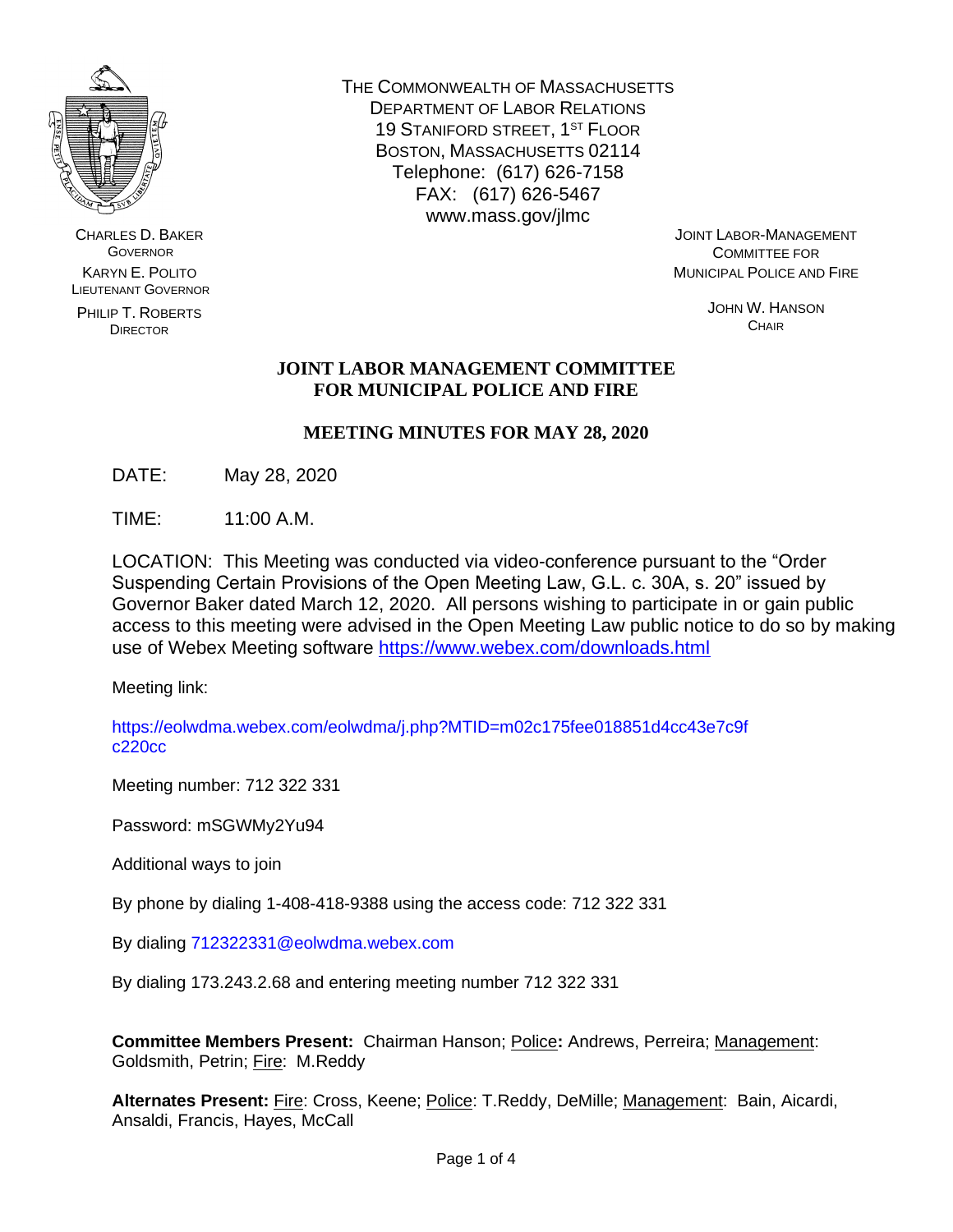## **Staff Present:** Cummings**,** Driscoll**,** Hubley, Morgado

**Others:** Philip Roberts, DLR Executive Director

## **OPEN SESSION**

Chairman Hanson called the meeting to order at 11:10 A.M and announced that the meeting was being recorded.

• **Administrative Updates**

#### **Meeting Minutes:**

 $\circ$  Vote to accept meeting minutes from February 13, 2020, Committee Meeting.

## **Motion by Cross, second by Goldsmith: to accept the minutes of the February 13, 2020 Committee Meeting**.

## **The Motion passed unanimously.**

 $\circ$  Vote to accept meeting minutes from April 9, 2020, Committee Meeting.

**Motion by Cross, second by Goldsmith: to accept the minutes of the April 9, 2020 Committee Meeting**.

#### **The Motion passed unanimously.**

 $\circ$  Vote to accept meeting minutes from May 14, 2020, Committee Meeting.

**Motion by Cross, second by Goldsmith: to accept the minutes of the May 14, 2020, Committee Meeting**.

**The Motion passed unanimously.**

• *Review and Act on the following Petition, Jurisdiction and Awaiting Funding List (AFL) Cases:*

| Case No. | Organization | <b>Mediator/Sr. Staff</b> | <b>Topic/Vote/Action</b> |
|----------|--------------|---------------------------|--------------------------|
|          |              |                           |                          |

1. JLM-19-7562 Malden Fire **JOEH, GD** Tentative Agreement

Mr. Driscoll briefed the Committee and reported a tentative agreement reached prior to a scheduled arbitration hearing and recognized the work of Committee members Cross and Hayes. No action required.

2. JLM-20-7878 Natick Fire **JOEH,DJM** Vote to 3(a) Hearing

Mr. Morgado briefed the Committee.

**Motion by Cross, second by Goldsmith: to find that in the matter of the Natick Firefighters, Local 1707 IAFF and the Town of Natick – JLM-20-7878, the issues have remained unresolved for an unreasonable period of time resulting in the apparent**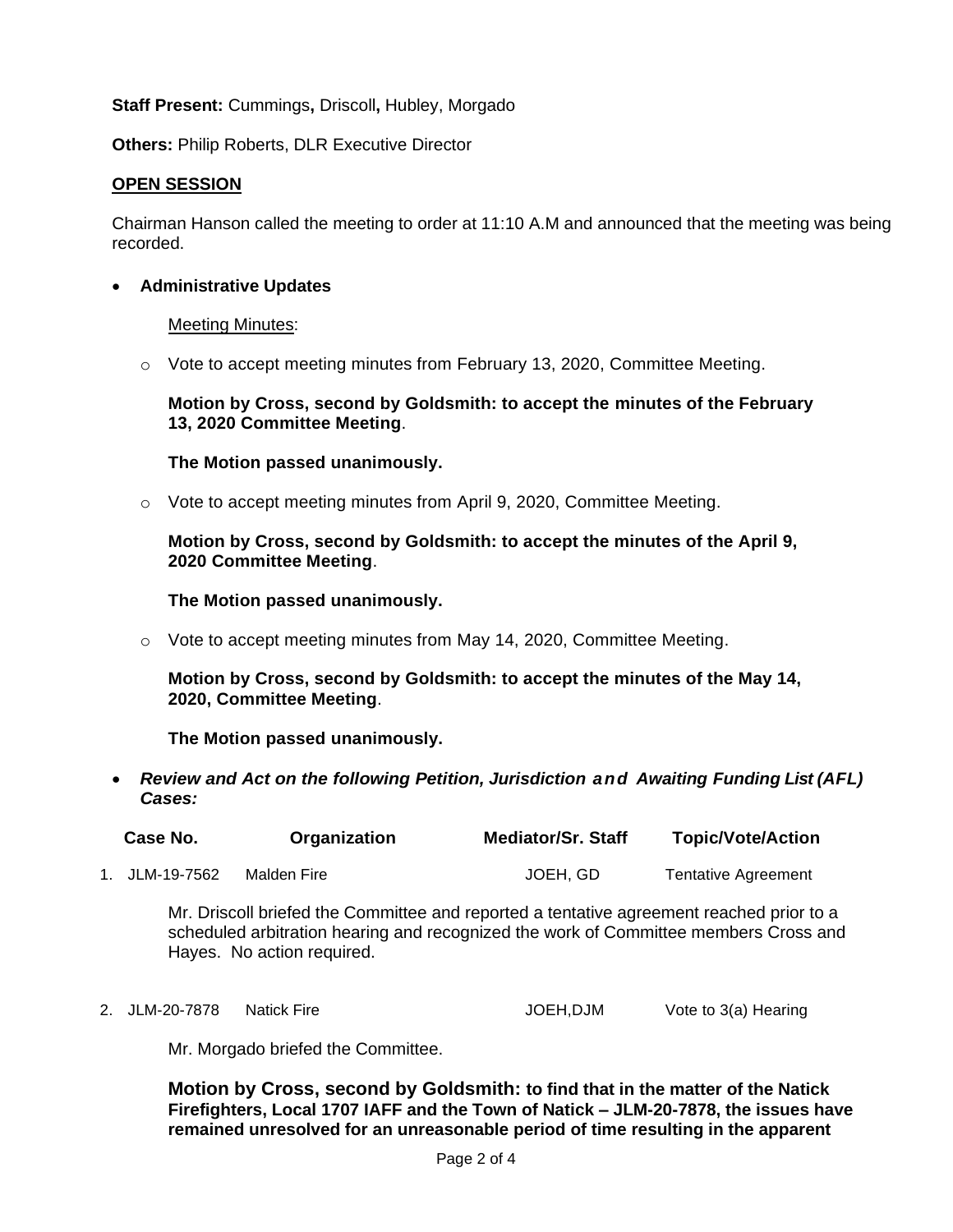**exhaustion of the process of collective bargaining, and that the Committee vote to hold a hearing pursuant to Section 1, subsection 3(a), as set forth in Chapter 589 of the Acts of 1987, with the panel members consisting of David Keene (Labor) and Mary Aicardi (Management), or other Committee members and/or senior staff that may be substituted as necessary by the respective Labor and/or Management Chairs pursuant to the rules, policies, and procedures of the Committee, and any other applicable provisions of law, with said panel to be chaired by John Hanson.**

## **The Motion passed unanimously.**

3. JLM-19-7774 Avon Fire **JOEH, GD** Tentative Agreement

Mr. Driscoll briefed the Committee and reported that the parties had reached a tentative agreement. No action required.

4. JLM-19-7773 Arlington Police DC, DJM Vote to 3(a) Hearing

Mr. Morgado briefed the Committee.

**Motion by Perreira, second by Goldsmith: to find that in the matter of the Arlington Police Patrol Association and the Town of Arlington – JLM-19-7773, the issues have remained unresolved for an unreasonable period of time resulting in the apparent exhaustion of the process of collective bargaining, and that the Committee vote to hold a hearing pursuant to Section 1, subsection 3(a), as set forth in Chapter 589 of the Acts of 1987, with the panel members consisting of Thomas Reddy (Labor) and Lisa Yanakakis (Management), or other Committee members and/or senior staff that may be substituted as necessary by the respective Labor and/or Management Chairs pursuant to the rules, policies, and procedures of the Committee, and any other applicable provisions of law, with said panel to be chaired by John Hanson.**

**The Motion passed unanimously.**

• *Other Business*

Philip Roberts gave an update on the prognosis for re-opening DLR offices under COVID-19 restrictions.

Chairman Hanson opened a discussion about the conduct of arbitration hearings while under COVID-19 restrictions.

Chairman Hanson, Ms. Goldsmith and Mr. M.Reddy discussed support for the current JLMC budget as proposed by the Governor.

Chairman Hanson set the 2020 summer schedule for JLMC meetings: June 11, June 25, July 16, August 18 and September 10.

#### *Adjournment*

#### **Motion by Goldsmith, second by Cross: to adjourn the Committee meeting.**

#### **The Motion passed unanimously.**

Chairman Hanson adjourned the meeting at 12:06 P.M.